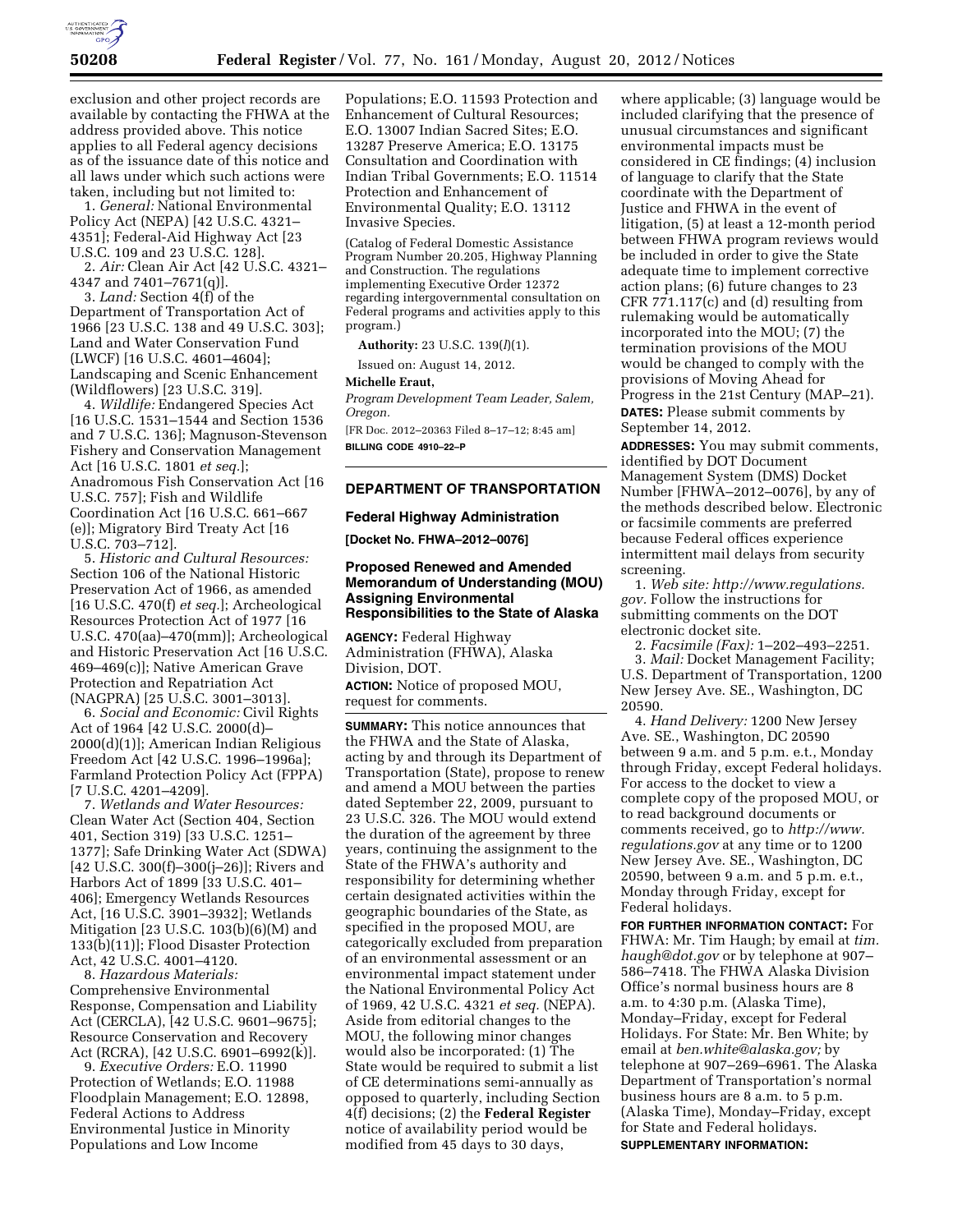#### **Electronic Access**

An electronic copy of this notice may be downloaded using a computer, modem, and suitable communications software from the Government Printing Office's Electronic Bulletin Board Service at (202) 512–1661. Internet users may reach the Office of the Federal Register's home page at *[http://www.](http://www.archives.gov) [archives.gov](http://www.archives.gov)* and the Government Printing Office's Web site at *[http://www.](http://www.access.gpo.gov) [access.gpo.gov.](http://www.access.gpo.gov)* An electronic version of the proposed MOU may be downloaded by accessing the DOT DMS docket, as described above, at *[http://www.](http://www.regulations.gov) [regulations.gov.](http://www.regulations.gov)* 

### **Background**

Section 326 of title 23, United States Code (23 U.S.C. 326), allows the Secretary of the DOT (Secretary), to assign, and a State to assume, responsibility for determining whether certain designated activities are included within classes of action that are categorically excluded from requirements for environmental assessments or environmental impact statements pursuant to regulations promulgated by the Council on Environmental Quality under part 1500 of title 40, Code of Federal Regulations (CFR) (as in effect on October 1, 2003). The FHWA is authorized to act on behalf of the Secretary with respect to these matters.

The FHWA and the State had previously entered into an MOU on September 22, 2009, for an initial term of three (3) years. The proposed renewed and amended MOU will replace the original MOU on or before its expiration date on September 22, 2012. Stipulation I (B) of the MOU describes the types of actions for which the State would assume project-level responsibility for determining whether the criteria for a CE are met. Statewide decision-making responsibility would be assigned for all activities within the categories listed in 23 CFR 771.117(c), those listed as examples in 23 CFR 771.117(d), including any added to those sections by FHWA after the date of the new MOU.

The MOU also assigns to the State the responsibility for conducting Federal environmental review, consultation, and other related activities for projects that are subject to the MOU with respect to the following Federal laws and Executive Orders:

1. Clean Air Act (CAA), 42 U.S.C. 7401–7671q (determinations of projectlevel conformity if required for the project).

2. Compliance with the noise regulations in 23 CFR part 772.

3. Section 7 of the Endangered Species Act of 1973, 16 U.S.C. 1531– 1544, and Section 1536.

4. Marine Mammal Protection Act, 16 U.S.C. 1361.

5. Anadromous Fish Conservation Act, 16 U.S.C. 757a–757g.

6. Fish and Wildlife Coordination Act, 16 U.S.C. 661–667d.

7. Migratory Bird Treaty Act, 16 U.S.C. 703–712.

8. Magnuson-Stevens Fishery Conservation and Management Act of 1976, as amended, 16 U.S.C. 1801 *et seq.* 

9. Section 106 of the National Historic Preservation Act of 1966, as amended, 16 U.S.C. 470(f) *et seq.* 

10. Section 4(f) of the Department of Transportation Act of 1966, 23 U.S.C. 138 and 49 U.S.C. 303; and 23 CFR part 774.

11. Archeological and Historic Preservation Act of 1966, as amended, 16 U.S.C. 469–469(c).

12. American Indian Religious Freedom Act, 42 U.S.C. 1996.

13. Farmland Protection Policy Act (FPPA), 7 U.S.C. 4201–4209.

14. Clean Water Act, 33 U.S.C. 1251– 1377 (Section 404, Section 401, Section 319).

15. Coastal Barrier Resources Act, 16 U.S.C. 3501–3510.

16. Coastal Zone Management Act, 16 U.S.C. 1451–1465.

17. Safe Drinking Water Act (SDWA), 42 U.S.C. 300f–300j–6.

18. Rivers and Harbors Act of 1899, 33 U.S.C. 401–406.

19. Wild and Scenic Rivers Act, 16 U.S.C. 1271–1287.

20. Emergency Wetlands Resources Act, 16 U.S.C. 3921–3931.

21. TEA–21 Wetlands Mitigation, 23 U.S.C. 103(b)(6)(m), 133(b)(11).

22. Flood Disaster Protection Act, 42 U.S.C. 4001–4128.

23. Land and Water Conservation Fund (LWCF), 16 U.S.C. 4601–4604 (known as section 6(f)).

24. Comprehensive Environmental Response, Compensation, and Liability Act (CERCLA), 42 U.S.C. 9601–9675.

25. Superfund Amendments and Reauthorization Act of 1986 (SARA).

26. Resource Conservation and Recovery Act (RCRA), 42 U.S.C. 6901– 6992k.

27. Landscaping and Scenic Enhancement (Wildflowers), 23 U.S.C.

28. Executive Orders Relating to Highway Projects (E.O. 11990, Protection of Wetlands; E.O. 11988, Floodplain Management; E.O. 12898, Federal Actions to Address Environmental Justice in Minority Populations and Low Income Populations; E.O. 11593, Protection and Enhancement of Cultural Resources; E.O. 13007, Indian Sacred Sites; E.O. 13175, Consultation and Coordination with Indian Tribal Governments; E.O. 13112, Invasive Species).

The MOU allows the State to act in the place of the FHWA in carrying out the functions described above, except with respect to government-togovernment consultations with federally recognized Indian tribes. The FHWA will retain responsibility for conducting formal government-to-government consultation with federally recognized Indian tribes, which is required under some of the above-listed laws and executive orders. The State also may assist the FHWA with formal consultations, with consent of a tribe, but the FHWA remains responsible for the consultation. This assignment includes transfer to the State of Alaska the obligation to fulfill the assigned environmental responsibilities on any proposed projects meeting the Criteria in Stipulation I(B) of the MOU that were determined to be CEs prior to the effective date of the original MOU but that have not been completed as of the effective date of the MOU.

The FHWA Alaska Division, in consultation with FHWA Headquarters, will consider the comments submitted when making its decision on the proposed MOU revision. Any final MOU approved by FHWA may include changes based on comments and consultations relating to the proposed renewed and amended MOU. Once the FHWA makes a decision on the proposed MOU revision, the FHWA will place in the DOT DMS Docket a statement describing the outcome of the decision-making process and a copy of any final MOU. The FHWA also will publish in the **Federal Register** a notice of the FHWA decision and the availability of any final MOU. Copies of the final documents also may be obtained by contacting the FHWA or the State at the addresses provided above, or by viewing the documents at: *[http://www.dot.state.ak.us/stwddes/](http://www.dot.state.ak.us/stwddes/desenviron/resources/6004.shtml)  [desenviron/resources/6004.shtml.](http://www.dot.state.ak.us/stwddes/desenviron/resources/6004.shtml)* 

(Catalog of Federal Domestic Assistance Program Number 20.205, Highway Planning and Construction. The regulations implementing Executive Order 12372 regarding intergovernmental consultation on Federal programs and activities apply to this program.)

**Authority:** 23 U.S.C. 326; 42 U.S.C. 4331, 4332; 23 CFR 771.117; 40 CFR 1507.3, 1508.4.